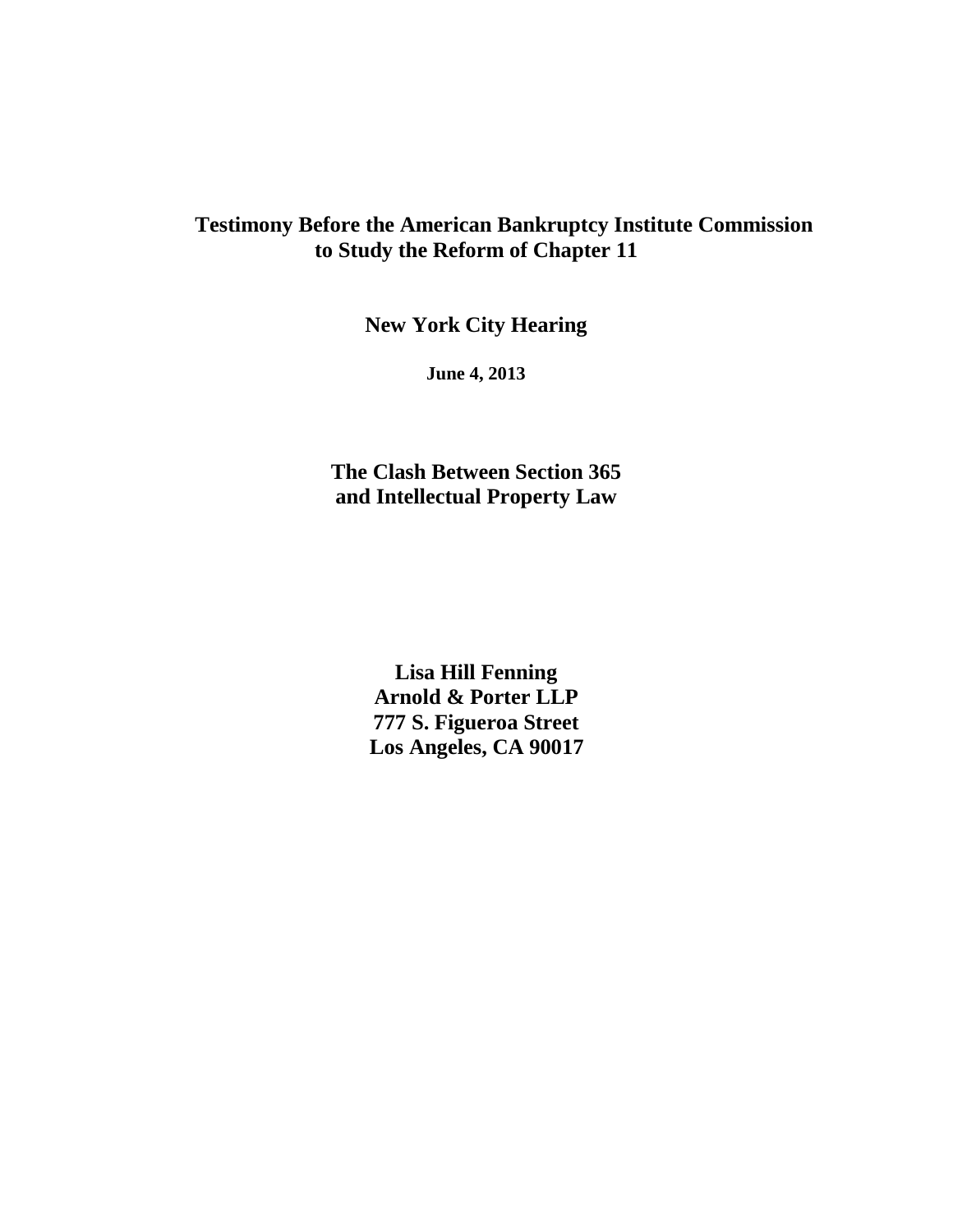My testimony concerns the difficult interface between the Bankruptcy Code and intellectual property licensing rights. It is based upon my more than 35 years in the bankruptcy field, including my tenure as a bankruptcy judge in the Central District of California from 1985- 2000. I am currently a partner in the law firm of Arnold & Porter LLP and a member of the firm's national bankruptcy and corporate restructuring practice.<sup>1</sup> Among many other bar and professional activities, I am a Fellow of the American College of Bankruptcy, a former member of ABI"s Board of Directors, and a member (and former board member) of the National Conference of Bankruptcy Judges. I also currently serve as the co-reporter for the Commission"s Advisory Committee on Executory Contracts and Unexpired Leases.

For many years, I have advised and represented parties in connection with matters at the intersection of bankruptcy and intellectual property licensing law, particularly in the context of (i) the power to assume, reject, or compel the modification of executory contracts under Bankruptcy Code § 365; and (ii) asset sales pursuant to Bankruptcy Code § 363 and the scope of sales purportedly "free and clear" of prior licenses, rights and claims under Bankruptcy Code § 363(f). I appreciate this opportunity to present some perspectives on these issues.

My focus will be important unsettled questions regarding the treatment of IP licenses and assets under the Bankruptcy Code, and the resulting uncertainties, unnecessary complications, and extra expense that could be avoided by amendments to Section 365. The underlying problem is that Section 365 does not mention IP licenses expressly, with one exception: subsection 365(n) addresses the rights of patent or copyright licensees to use the IP under the terms of the license *after or pending rejection* of the license by the debtor/licensor. Notably absent from Section 365, however, is any specific provision regarding the terms and conditions under which a debtor may *assume or assign* an IP license.

 $\overline{a}$ 

<sup>&</sup>lt;sup>1</sup> The views expressed herein are solely my own, and do not necessarily represent the views of my firm or any of its clients. Nor do they necessarily represent the views of the Commission"s Advisory Committee on Executory Contracts and Unexpired Leases.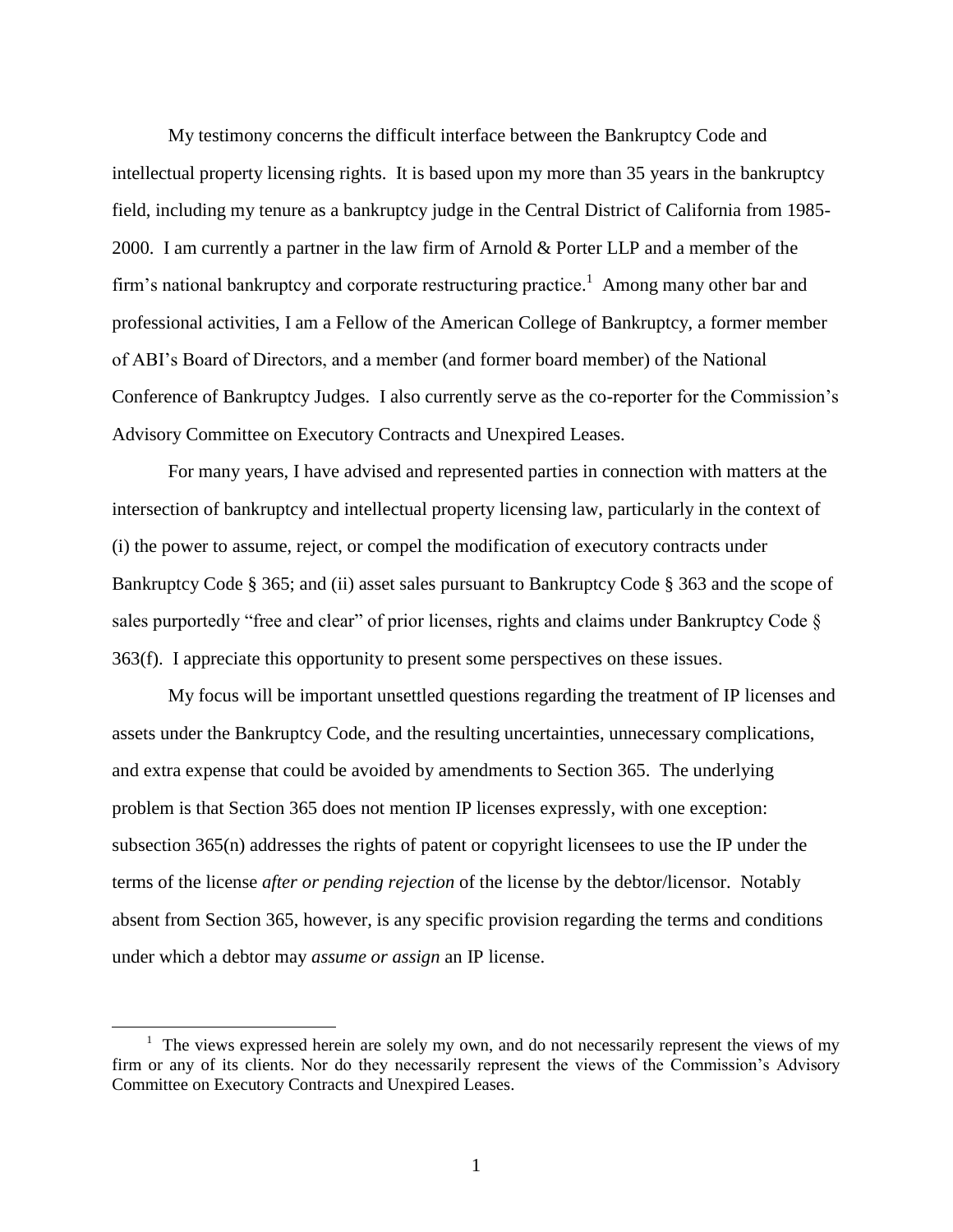As the case law has developed, Section  $365(c)(1)$  has been held to apply to IP licenses, which means that they have been generally exempted from the Bankruptcy Code's nullification of anti-assignment and *ipso facto* contractual clauses, and thus are subject to consent requirements for assignment and, depending upon the circuit, for assumption as well. In many respects, however, this section is a poor fit, resulting in conflicting opinions. A second area of concern relates to the scope and effect of Section 365(n) as to the rights of licensees who obtained their licenses from prior owners, rather than directly from the debtor (*i.e.*, where the debtor/licensor was not a direct party to a pre-existing license). Finally, in light of *Precision Industries, Inc. v. Qualitech Steel SBQ ,* 327 F.3d 537 (7th Cir. 2003), and its interpretation of Section 365(h) which confers similar post-rejection use rights on debtors' lessees, the survival of Section 365(n) rights of licensees after a sale of the IP is uncertain and is probably subject to being cut off by the effect of Section 363(f), absent an express court order preserving the licensee's use rights. Amendments and clarifications to address these issues would reduce litigation costs and systemic uncertainties.

#### 1. **First things first: are IP licenses "executory contracts" subject to Section 365?**

**What's included in the concept "intellectual property" or "IP"?** Outside of the bankruptcy arena, intellectual property usually is considered to encompass patents, copyrights and trademarks, as well as trade secrets and the knowhow associated with the foregoing. However, the bankruptcy definition of Section 101(35A) does not include trademarks, for reasons that are hard to justify in hindsight, especially considering that many IP licenses include trademarks along with other types of IP, as their usage is often intertwined. Because of this definitional issue, case law is split on the issue of whether a trademark licensee"s rights are terminated by rejection. *Compare In re Old Carco, LLC*, 406 B.R. 180, 211 (Bankr. S.D.N.Y. 2009) (because trademarks are not "intellectual property" under the Code, rejection by a debtor/licensor deprives licensee of all rights to use the trademark) with *In re Exide Technologies*, 607 F.3d 957, 966-68 (3d Cir. 2010) (rejection should relieve a bankruptcy trademark licensor of burdensome obligations, but should not allow the licensor to take back trademark licenses), and *Sunbeam Products, Inc. v. Chicago American Mfg.*,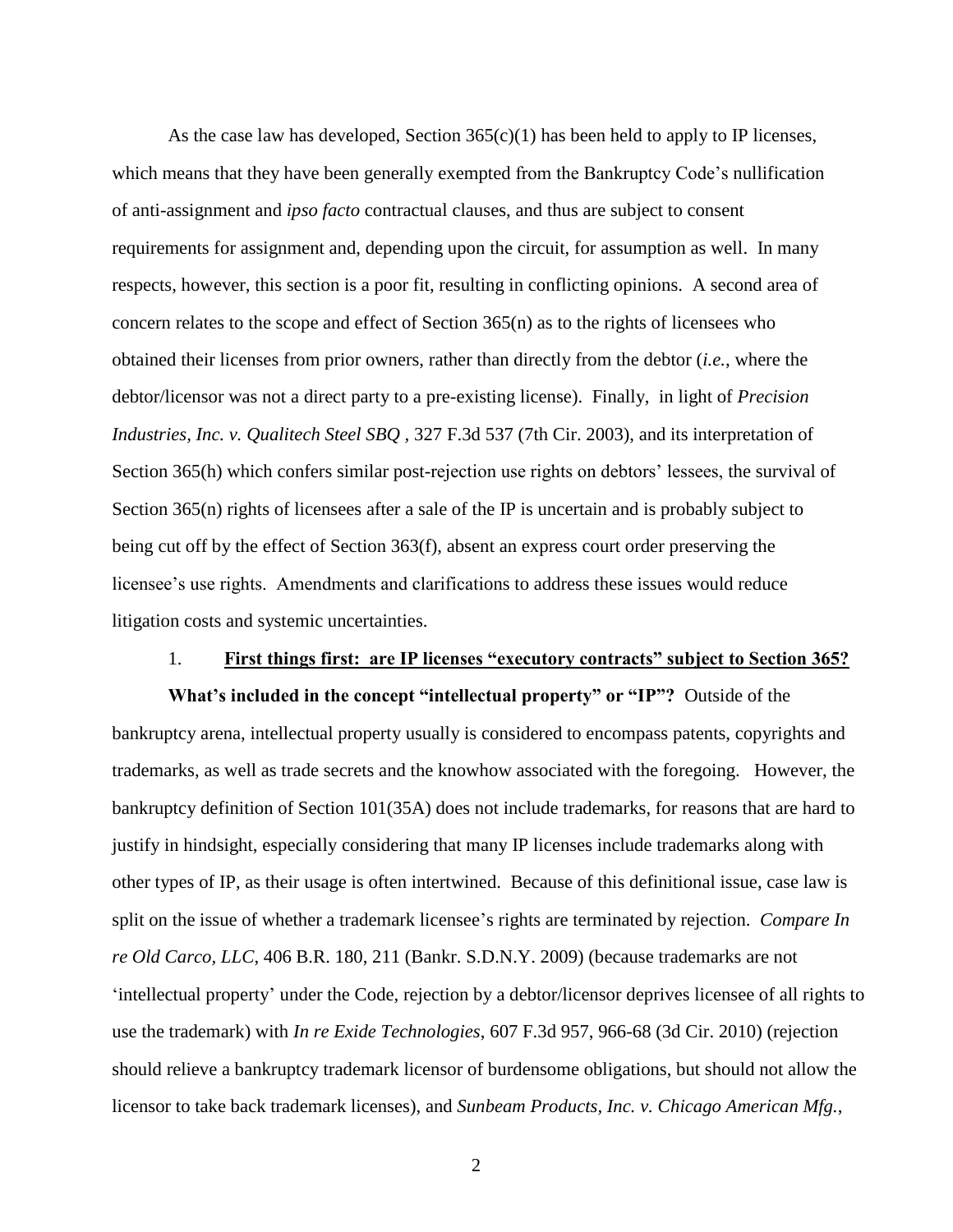686 F. 3d 372 (7th Cir.), *cert. denied*, 133 S. Ct. 790 (2012) (rejection constitutes a form of breach which, under nonbankruptcy law, gives the licensee the option to retain use of both patents *and* trademarks).

> **RECOMMENDATION:** All types of IP, including trademarks, should be included within the bankruptcy definition.

**What makes IP licenses different from other contracts?** IP "assets" are usually conceptualized as a bundle of rights that may be transferred stick by stick or wholesale to one or multiple parties. To monetize the value of IP, most IP owners enter into agreements, usually called "licenses," that permit third parties to use the IP for specified purposes, or within a specified geographic region, or a specified time period, under specified conditions. Licenses thus have the attributes of both completed, if delimited, property transfers (the granting of certain IP rights) and of executory contracts (obligations usually remain on both sides). Licenses range on a sliding scale from conferring very limited nonexclusive rights to conferring all or essentially all rights to the IP in what amounts to a sale or divesture of all of the owner's interests in the IP. In essence, licenses are a form of covenant not to sue the licensee for using the IP, protecting licensees from the lawsuits to stop infringement that are the principal means of protecting and enforcing IP ownership rights against unauthorized use. Licensors may also be obligated by the license to provide access to know how, protect licensees from unauthorized use of the IP by third parties by suing improper users for infringement, and provide upgrades or subsequently developed enhancements. On the other hand, licensees are required to use the IP only within the parameters of the license terms and usually have to pay royalty fees.

#### **Litigation issue: Executoriness of IP licenses has been the subject of recurring**

**litgation.** The case law concerning IP licenses has struggled to distinguish between the aspects of IP licenses that constitute "completed transfers" of bundles of rights from the "executory" aspects of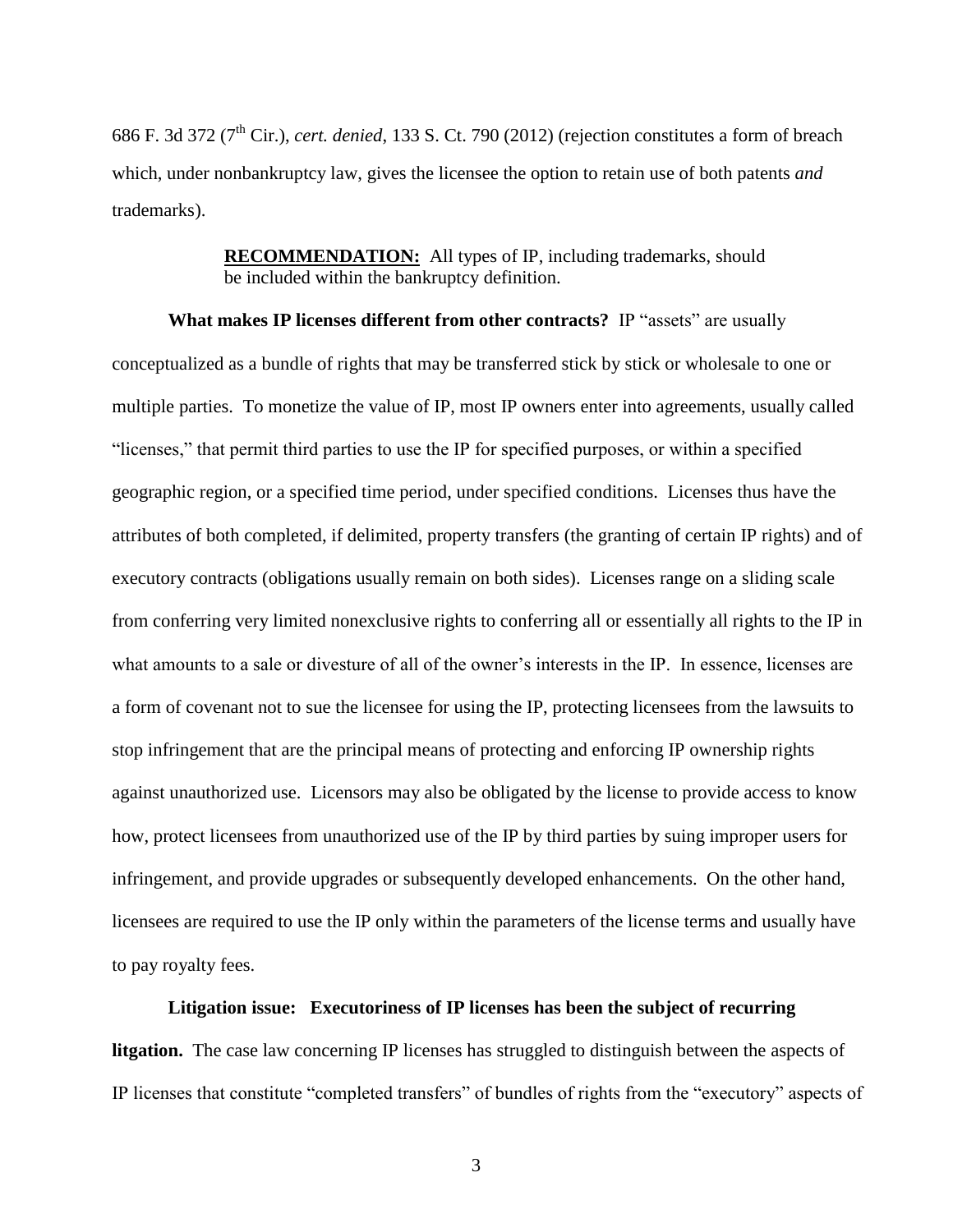IP licenses resting upon the continuing mutual obligations of the parties not to infringe on the other party"s rights. Because of these typical mutual continuing obligations, IP licenses have generally but not universally been held to be "executory" contracts. *See, e.g., In re Access Beyond Techs., Inc.*, 237 B.R. 32, 43 (Bankr. D. Del. 1999), and the cases cited therein. Some courts have gone so far as to hold that IP licenses are per se "executory" contracts because they necessarily include commitments by each party to refrain from suing the other for infringement based upon the permitted use of the IP by the other party. *Id.* 

> **RECOMMENDATION:** It should not be necessary to litigate the issue of "executoriness" for each IP license. Expressly including all IP licenses within the ambit of Section 365 should avoid this side show.

### 2. **The nonassignability question: are IP licenses assumable or assignable by debtor-licensees to third parties without the consent of the nondebtor party?**

**Principle of nonassignability of IP Licenses:** Outside of bankruptcy, by operation of law, IP licenses are not assignable by licensees unless the licensor expressly consents to assignment. In bankruptcy, courts have consistently held, pursuant to Section  $365(c)(1)(A)$ , that these IP law principles constitute "applicable law [that] excuses a party, other than the debtor, . . . from accepting performance from or rendrering performance to an entity other than the debtor. . .," and that debtors are barred from assigning IP licenses absent the express consent of the nondebtor licensors. With respect to patents, the "long standing federal rule of law with respect to the assignability of patent license agreements provides that these agreements are personal to the licensee and not assignable unless expressly made so in the agreement." *Unarco Indus., Inc. v. Kelley Co.*, 465 F.2d 1303, 1306 (7th Cir.1972), *cert. denied*, 410 U.S. 929 (1972) (citations omitted); *see, e.g., In re CFLC, Inc.,* 174 B.R. 119, 123 (N.D.Cal.1994)*, aff'd sub nom., Everex Systems, Inc. v. Cadtrak Corp. (In re CFLC, Inc.*), 89 F.3d 673 (9th Cir.1996) (as applied in bankruptcy cases, this principle bars assumption or assignment of IP licenses)*. Accord: In re Access Beyond Techs.,* 237 B.R. at 45. The same fundamental principle applies to copyright and trademark licenses. *See, e.g., Gardner v. Nike, Inc.*,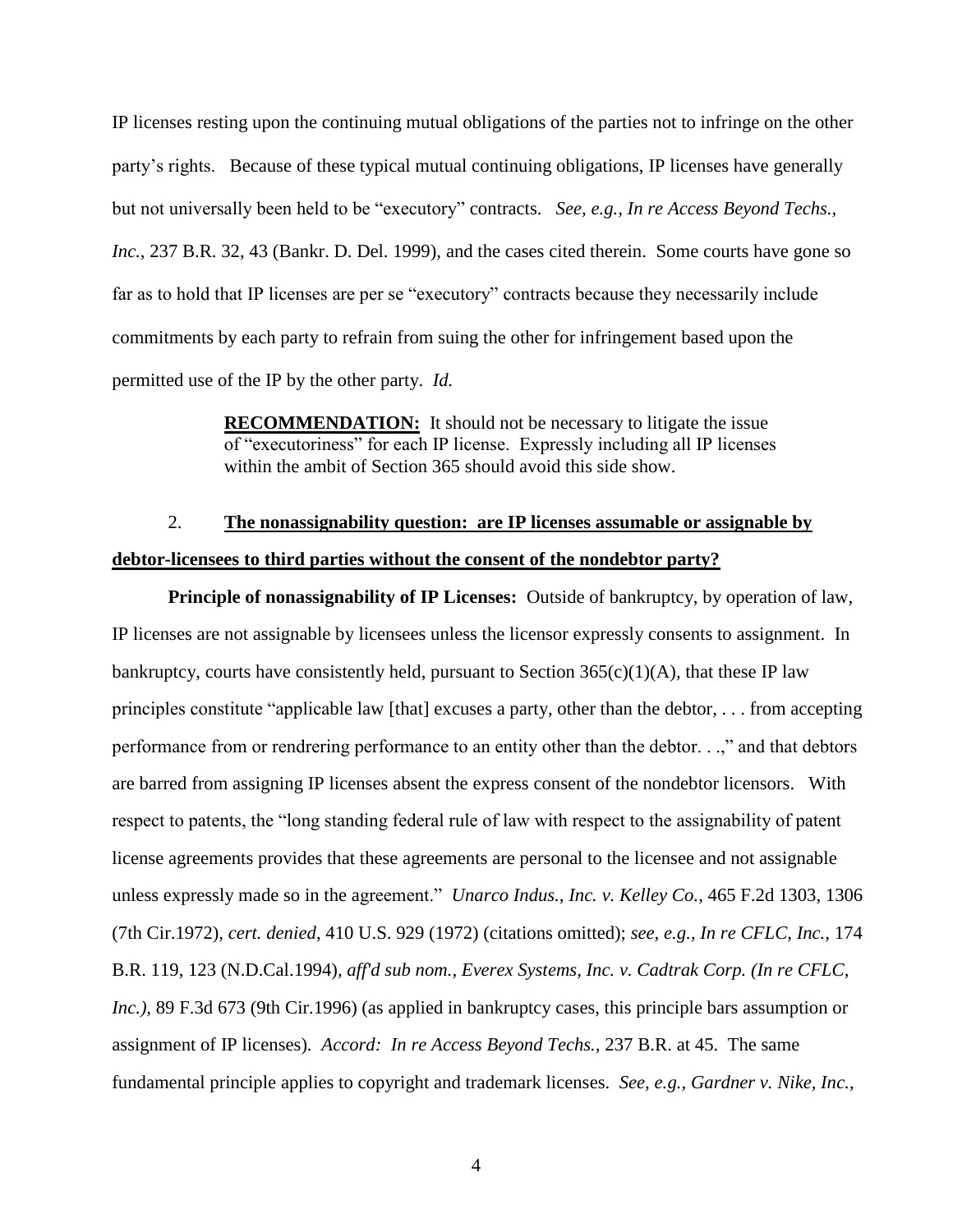279 F.3d 774, 781 (9th Cir. 2002) (requiring copyright licensees to get explicit consent from the licensor "strikes the balance between the competing interests" of both the' "need for free alienability and divisibility" and "the necessity to preserve the rights and control of the owners and creators"); *In re N.C.P. Mktg. Group, Inc.*, 337 B.R. 230, 236 (D. Nev. 2005) *aff'd,* 279 F. App'x 561 (9th Cir. 2008) (trademark license is "personal" and not assignable in bankruptcy).

This IP principle of nonassignability thus directly conflicts with the presumption embodied in Section 365(f) that the trustee/debtor has the right to assign contracts notwithstanding antiassignment clauses in those contracts or in applicable law. The question is whether Section 365(c)(1) should apply as written to IP licenses, or whether creating a separate provision just for IP licenses would make better statutory and policy sense.

**The problematic hypothetical test as applied to bar assumption of IP licenses by a debtor/licensee:** Because Section 365 does not separately provide for IP licenses, they are generally treated as falling within Section  $365(c)(1)$ 's exception for contracts nonassignable as a matter of nonbankruptcy law. Section 365(c) provides that the "trustee may not assume or assign" a contract that falls within the scope of that subsection. Application of Section  $365(c)(1)$  to IP licenses has given rise to a circuit split between the "hypothetical" test versus the "actual" test. *In re Catapult Entm't Inc.,* 165 F.3d 747 (9th Cir. 1999), which held that a copyright license could not be assumed by a debtor because it cannot be assigned – even if the debtor intends to keep and not assign the license – is the leading case establishing the "hypothetical" test for assumption and assignment. *Accord, In re CFLC, Inc.*, 89 F.3d 673, 679-80 (9th Cir. 1996) (nonexclusive patent license not assignable, therefore not assumable without consent of licensor); *Matter of West Elec., Inc.*, 852 F.2d 79 (3d Cir. 1988) (contract for production of military equipment not assignable, and therefore not assumable, stressing "literal meaning of words chosen by Congress"); *Cinicola v. Scharffenberger*, 248 F.3d 110, 127 n. 19 (3d Cir. 2001)(acknowledging *West* applied the "hypothetical" test). *See also, In re James Cable Partners LP,* 27 F.3d 534, 537 n.6 (11th Cir. 1994) (adopting hypothetical test in *dicta*). On the other hand, the "actual" test rejects the "hypothetical" test when the reorganized debtor seeks to assume but *not* to assign an IP license agreement, on the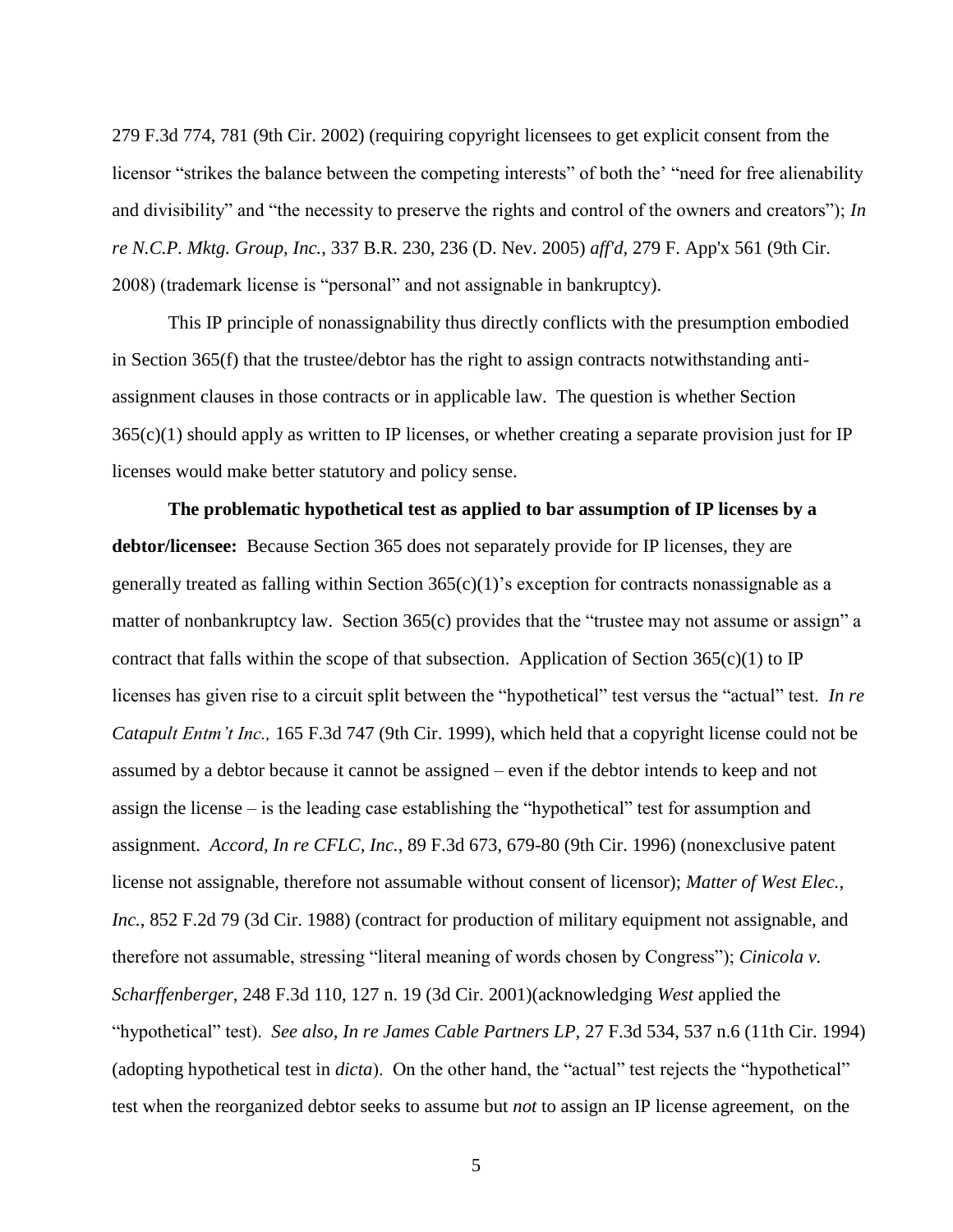ground that "trustee" does not equate to the "debtor or the debtor in possession" in this section and that therefore the IP license could be assumed by the debtor in possession for the benefit of the reorganized debtor. *See, e.g., In re Footstar, Inc.*, 323 B.R. 566 (Bankr. S.D.N.Y. 2005) (allowing reorganized debtor to retain name-brand distribution licensing agreement over objection of licensor).

**The change of control issue for assumption of IP licenses:** Embedded in the "actual" test is the premise that the debtor, debtor in possession and reorganized debtor are so essentially the same that compelling the nondebtor licensor to accept the reorganized debtor as the licensee does not materially modify the original deal. However, this premise is not universally valid. Unlike an individual debtor (the prototypical opera singer of the "personal services" exception) whose physical and personal identity does not change in a bankruptcy case, a reorganized corporate debtor may be a materially different entity from the debtor that was party to the IP license.

In fact, in the overwhelming majority of cases, the equity ownership of the debtor entity is transformed by the bankruptcy plan, with equity holders being replaced by creditors whose debt has been converted to equity. Moreover, top management is ousted during the case in 38% of the cases, with that percentage likely to be materially higher if pre-filing management changes are fully included. *See, e.g.,* S. Bharath, V. Panchapegesan, I. Werner, *The Changing Nature of Chapter 11*, http://www.ssrn.com/abstract=1102366 (2010). Therefore, although the "mere" filing of a Chapter 11 case does not always mean that the reorganized debtor will be controlled by different people or entities with potentially different agendas, goals and values, the entity exiting Chapter 11 is usually under different ownership and control.

IP licenses frequently contain "change of control" provisions that terminate the license upon specified events defined as constituting a change of control. This is consistent with the proposition that IP licensors have the right to choose to whom they license their IP. On the other hand, some licenses expressly permit retention of the license notwithstanding a merger, sale of substantially all of the assets, or other similar change of control events.

**Crafting a solution: separate treatment for IP licenses:** The test for the assumability of IP licenses by a reorganized debtor should probably be addressed separately from that applied to the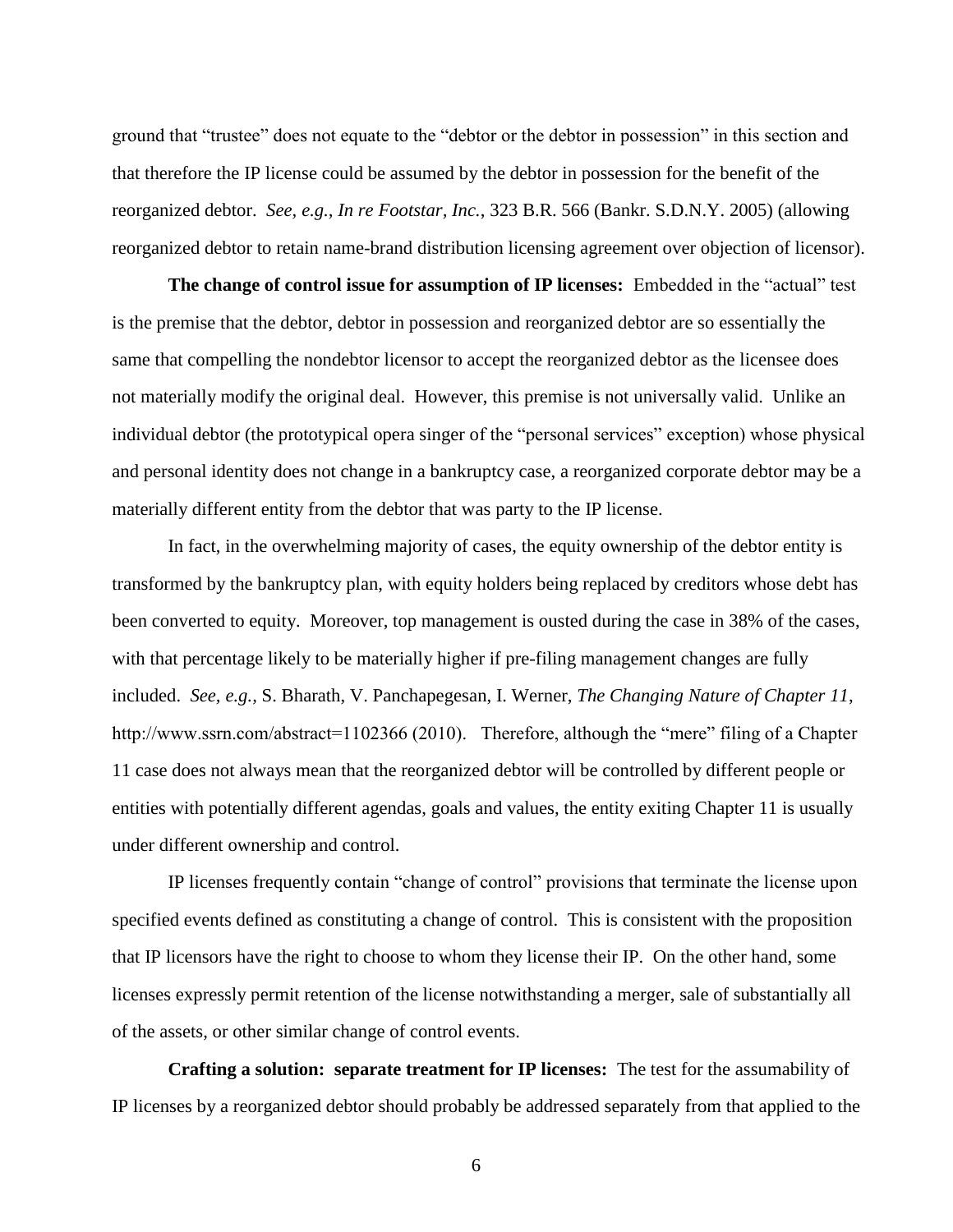other contracts specified in Section 365(c), and should be directly linked to the terms of the license. The default provision could go either way: (i) permit assumption unless barred by a change of control prohibition in the license or (ii) prohibit assumption unless affirmatively permitted by a change of control provision in the license. Some licensors will care about change of control and contract accordingly; others will not care, or will be willing to contract to allow for a change of control for a price or on terms that are built into the license agreement. Ultimately, however, the IP principle of allowing the IP owner to control whether and to whom it will grant licenses should be preserved. Such a change will limit litigation over assumability while fostering reorganization in circumstances where it may not currently be possible in jurisdictions endorsing the hypothetical test. In addition, even where a licensor would be entitled to enforce a change of control provision in an assumption under a plan, it may elect not to do.

> **RECOMMENDATION:** IP licenses should be freely assumable by reorganized debtor/licensees unless a "change of control" contractual restriction requires express consent, but not assignable except with the express consent of the nondebtor licensors.

### **3. The nonassignability of IP licenses: can a debtor/licensee's IP license be assigned as part of an asset sale absent consent?**

Where a debtor is the *licensee*, its right to assign an IP license is restricted by the IP principle that the IP owner can choose whether and with whom to contract, and that a licensee does not, absent express consent, have the right to sublicense, transfer, or assign the IP. This proposition is generally accepted in bankruptcy case law at this point. However, contrary to this principle, the standard form of orders approving asset sales that may include IP license rights typically cut off any right to challenge the buyer's right to assume licenses, other than by direct appeal of the order.

Adequacy of notice is a threshold issue. The opportunity to object depends upon adequate notice of the proposed treatment of the particular license by the proposed sale. Typically, the list of contracts to be assumed or rejected is not filed until the eve of the hearing to approve the sale and, indeed, is often not finalized until *after* that hearing. Sometimes the prospective buyer is not finalized until the end of an auction sale process, sometimes on the eve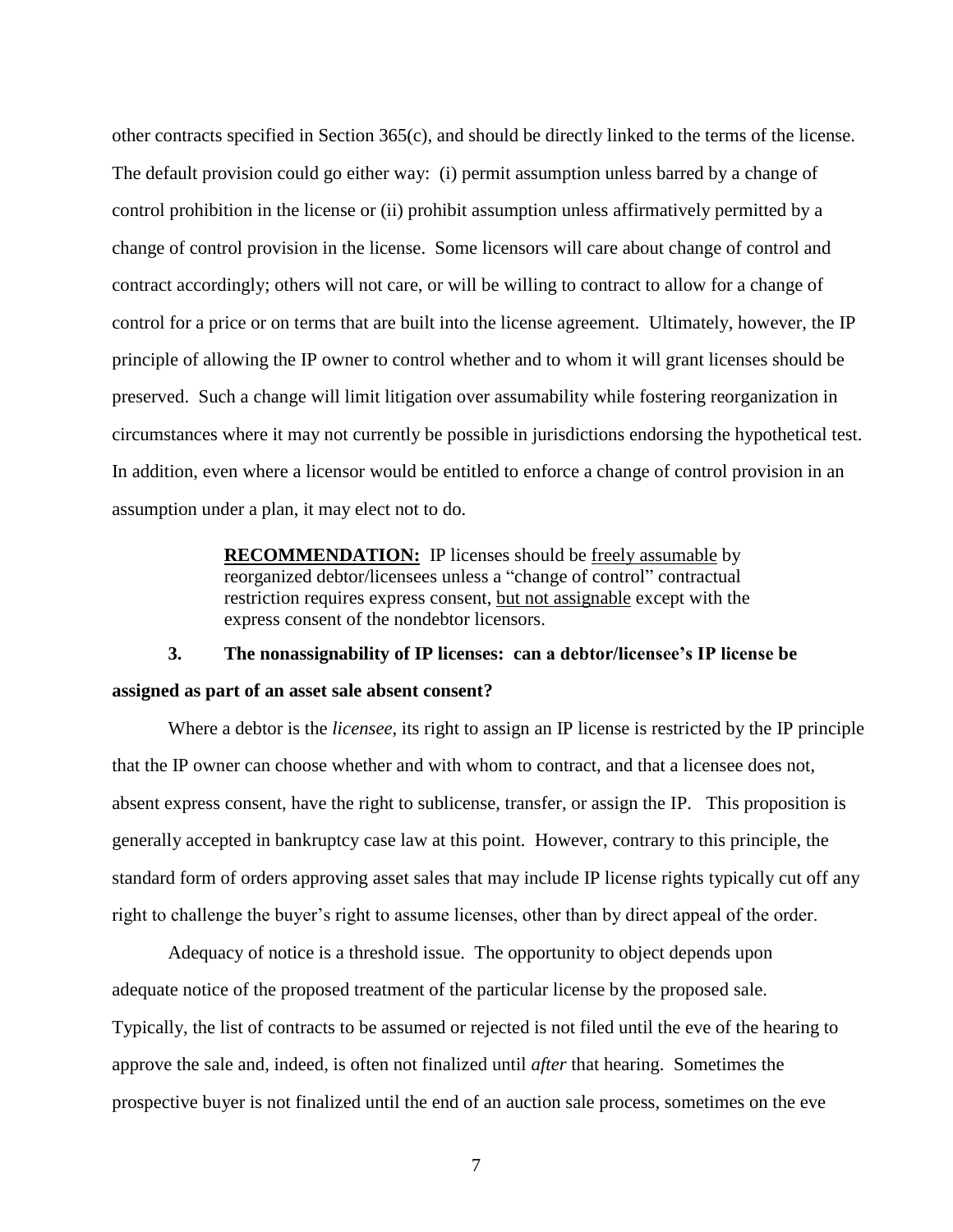of the court hearing to approve the sale. As of the objection deadline, the nondebtor licensor may know neither who will be the buyer nor what treatment is proposed for the IP license. Even where the identity of the buyer may be known ahead of time, in a case with hundreds or even thousands of contracts to consider and designate, the buyer may not even be aware of the IP license – and the nondebtor licensor might not be included on the bankruptcy schedules or notice list.

Assuming notice is sufficient, in theory, each and every prudent nondebtor licensee should therefore file a protective limited objection to the assumption and assignment of its license without its consent *if it is at all concerned* about the identity of the buyer or the ability to perform under the license. On the other hand, if the nondebtor licensor does not mind having the IP license assigned to a new party, the failure to objection – if notice was properly given – would likely be deemed to be consent or waiver, and certainly would preclude any subsequent challenge to the assignment to the buyer. *Cf. Precision Industries, Inc. v. Qualitech Steel SBQ ,*  327 F.3d 537 (7th Cir. 2003) (tenant"s failure to object to Section 363 sale precluded subsequent efforts to assert right to occupancy under Section 365(h)).

Streamlining the objection/rights protection process: If nondebtor licensors have the unilateral right (under applicable IP law) to refuse an assignment of the debtor's license, then all that should be necessary is a notice of such objection, with standard language to be required in sale orders to provide that, if such a notice of objection has been timely filed, the IP license shall not be assigned absent express consent and buyer would have no right to use the IP, but that all other nondebtor licensors (as to which notice was given) would be deemed to have consented to the assignment of their licenses. This would avoid the need (i) for licensors to file a full-blown objection and to appear in a distant forum to contest the issue, while (ii) creating a presumption of consent absent a notice of objection, which would be beneficial to debtors and buyers.

What if licensors of key IP licenses do object to assignment: the effect of veto power: The discussion above only applies if the licenses are incidental to the proposed sale. If the ability to use the IP license is critical to the value of the assets being sold under Section 363, then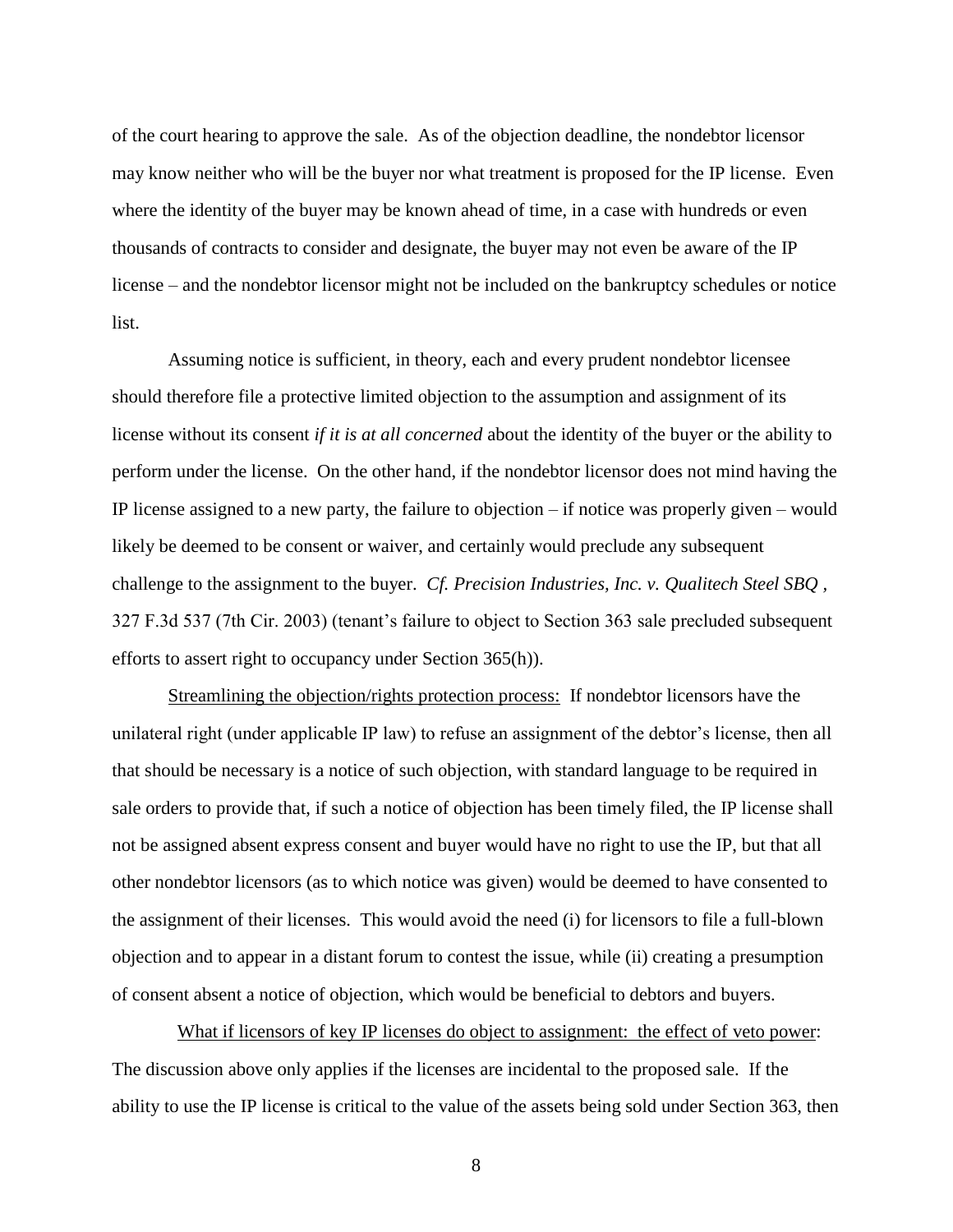the nondebtor licensor holds veto-power over the sale transaction. This issue recently arose in a Section 363 sale in the *Rhythm and Hues* Chapter 11 case in Los Angeles. Debtor provided visual special effects ("**VFX**") for converting 2-D images into 3-D images for motion pictures and other purposes, most notably having won the 2013 Oscar® for *Life of Pi.* Having run out of money, it engineered a quick auction sale so that pending films could be promptly completed. However, one critical software program was licensed from a nondebtor third party. The pending films could not be completed without the software. Having been burned in the numerous prior bankruptcy filings of other VFX companies, the licensor refused to consent to installment payments and deferrals of the arrearages and other contractual obligations, and instead insisted upon full payment up front. The sale might well have fallen through but for the resolution of this IP license by stipulation on essentially the terms demanded by the licensor.

This leverage is fully consistent with and required by IP law. Two scenarios are of particular concern to licensors. First is the misappropriate problem. For example, in the *Solyndra* bankruptcy case, a German manufacturer and licensor of the specialized equipment used to manufacture Solyndra"s solar units was extremely concerned about the risk of key technology and knowhow (including installation and maintenance manuals that had disappeared from locked storage under the control of the German manufacturer"s local agent) falling into the hands of unscrupulous parties that would create knockoffs. The manufacturer ultimately negotiated a settlement with the debtor to provide protections for the manufacturer"s IP. Another example is the competitor problem, where a competitor seeks to gain access the IP and knowhow by purchase or in the context of a takeover through a plan, or for purposes of damaging or taking the trademark off the market. *See, e.g., Institut Pasteur v. Cambridge Biotech Corp*., 104 F.3d 489, 493 (1st Cir. 1997).

Quality control is often another concern. In the Delaware Chapter 11 case of *Hoop Holdings, LLC* and parallel proceedings in Canada*,* the debtors sought to sell their interest in The Disney Stores. Debtors had been operating the retail chain throughout the U.S. and Canada under the terms of a copyright and trademark licensing agreement with a subsidiary of The Walt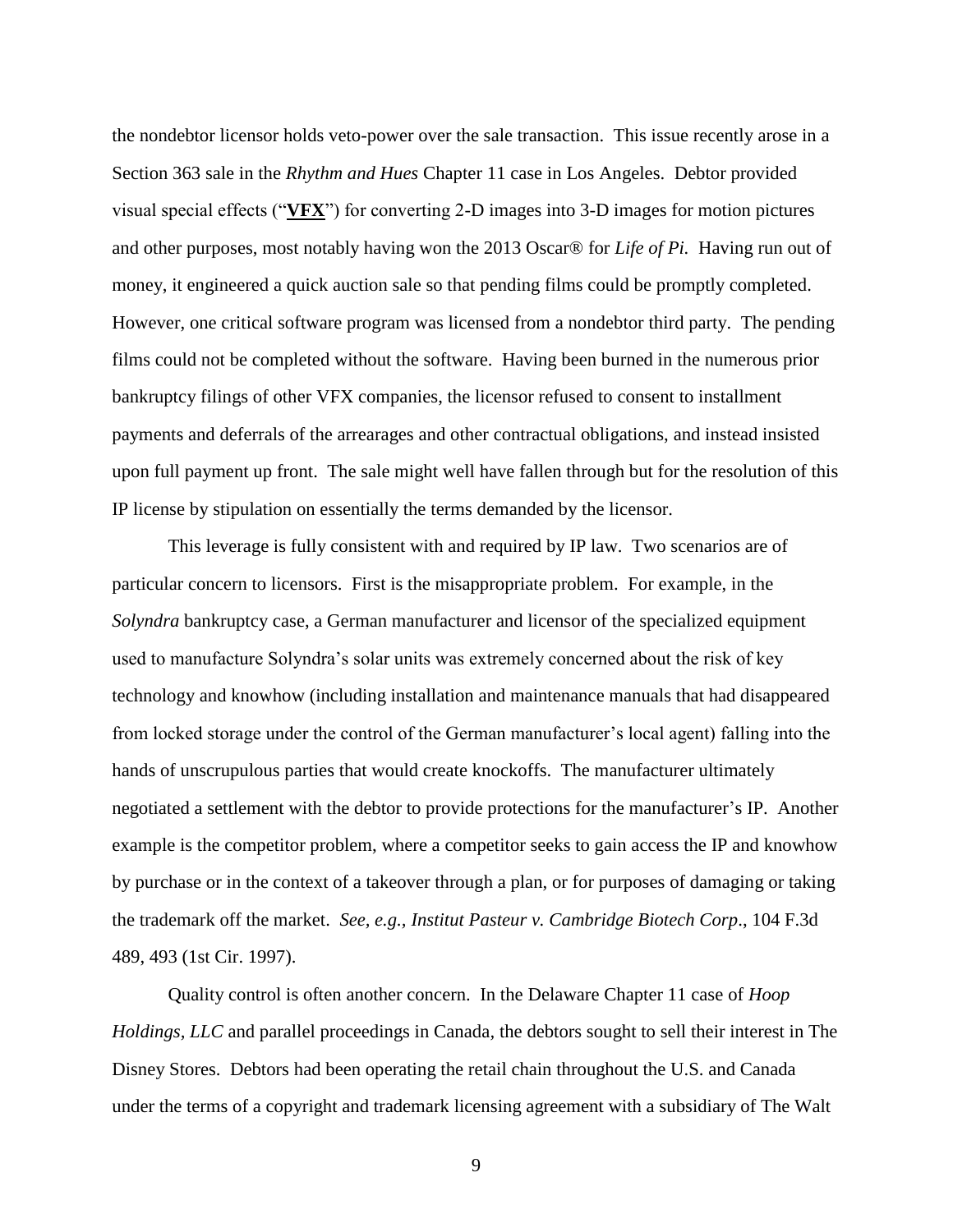Disney Company. The license agreement, however, barred any assignment without Disney"s consent, and neither the stores nor their inventory could be sold in contravention of the license agreement. Ultimately, the debtors sold the bulk of the retail chain back to Disney, with both courts recognizing that Disney had the right to prohibit any assignment given Disney"s indisputable interest in protecting its trademark and the reputation for the quality of its branded products.

#### **RECOMMENDATION:**

(i) A simple form of notice of objection to assignment of an IP license, as to which debtor is a licensee, should be sufficient to trigger exclusion of the license from the assets and contracts being assigned and sold to the buyer. Full-fledged briefing should not be required.

(ii) Either all orders approving Section 363 sales or sales under a plan should be required expressly to provide that, if an objection has been filed with respect to a particular IP license as to which the debtor is the licensee, that license will not be assigned absent the express consent of the nondebtor licensor OR the Code should be revised to obviate the need to include such an express provision in sale or assignment orders.

4. **The enforceability question: to what extent are IP licenses enforceable against** 

**debtor-licensors as subsequent purchasers and against buyers of IP assets in bankruptcy cases?**

**Presumption of binding effect of prior licenses:** Outside of bankruptcy, it is a wellestablished principle of patent law in particular that pre-existing licenses are binding upon successors in interest and subsequent exclusive licensees. *See generally, Jac USA, Inc. v. Precision Coated Prods., Inc*., No. 00 C 3780, 2003 WL 1627043 (N.D. Ill. Mar. 25, 2003) ("]T]he purchaser of a patent takes subject to outstanding licenses") (quoting *Sanofi, S.A. v. Med-Tech Veterinarian Prods., Inc.,* 565 F.Supp. 931, 939 (D.N.J. 1983)); *Syndia Corp. v. Lemelson Med. Educ. & Research Found*., 165 F.Supp.2d 728, 753 (N.D.Ill. 2001) (where two licenses conflict, the first prevails, even though the taker of the second has an exclusive license and the right to enforce the patent, and had no notice of the existence of the first license); *New York Phonograph Co. v. Edison*, 136 F. 600, 606 (C.C.N.Y. 1905) (a pre-existing license follows the assets of the licensor into the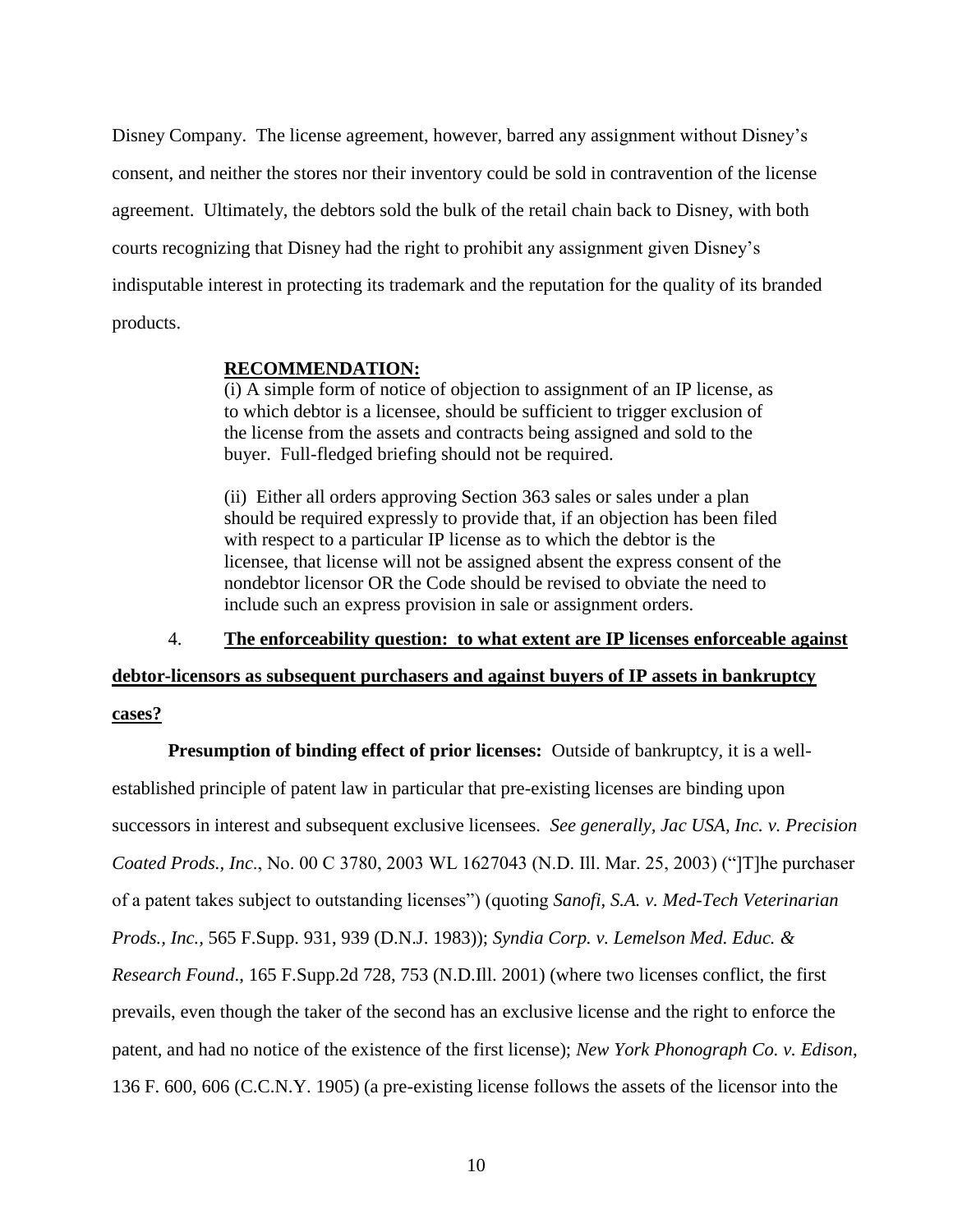possession of a subsequent owner); *Pratt v. Wilcox Mfg. Co*., 64 F. 589, 590 (C.C.N.D. Ill. 1893) (successor corporation by merger took patents of predecessor corporation subject to existing licenses). In other words, subsequent owners can only acquire such ownership rights in the patents as prior owners retained after accounting for outstanding licenses.

The principle of enforceability of licensee rights against a debtor/licensor was partially codified in Section 365(n). This subsection was enacted in response to widespread outrage over *Lubrizol Enterprises, Inc. v. Richmond Metal Finishers, Inc.*, 756 F.2d 1043 (4th Cir. 1985), which had ruled that, upon rejection of an intellectual property license, the licensee loses its rights to use any of the licensed IP. The amendment was designed to protect the rights of nondebtor licensees to continue to use the IP even though the debtor/licensor would still have the power to reject the license to avoid burdensome performance obligations. The Section 365(n) protections are consistent with the applicable nonbankruptcy IP law as summarized above, but this subsection leaves several gaps. First, it does not protect licensees that obtained their licenses from prior owners (and thus were not privy to an executory contract with the debtor that would be subject to rejection or assumption), even though such licensee rights are protected under applicable nonbankruptcy law. Second, Section 365(n) does not expressly override Section 363(f)'s "free and clear" sale provisions.

**Litigation issue – rights of licensees in a Section 363 sale:** These gaps have been exposed in such cases as the recent Chapter 11 case of another VFX vendor, *Digital Domain Group* (Case No. 12-12568 (BLS), Bankr. D. Del.). When the debtors sought to auction off certain patents relating to the conversion of 2-D to 3-D visual effects, limited objections to the sale were filed by a number of parties who were seeking to protect their rights as licensees. Some of the nonexclusive licenses had been granted by the original owner of the patents; others by the debtors. With respect to most of the licenses, the debtors stipulated to provisions in the order preserving whatever rights were held by the licensees as of petition date. However, the debtors successfully objected to provisions with respect to certain license rights granted by the original owner, on the ground that the debtors were not in privity with those objecting parties and had not assumed those obligations when they acquired the prior owner's IP and other assets. The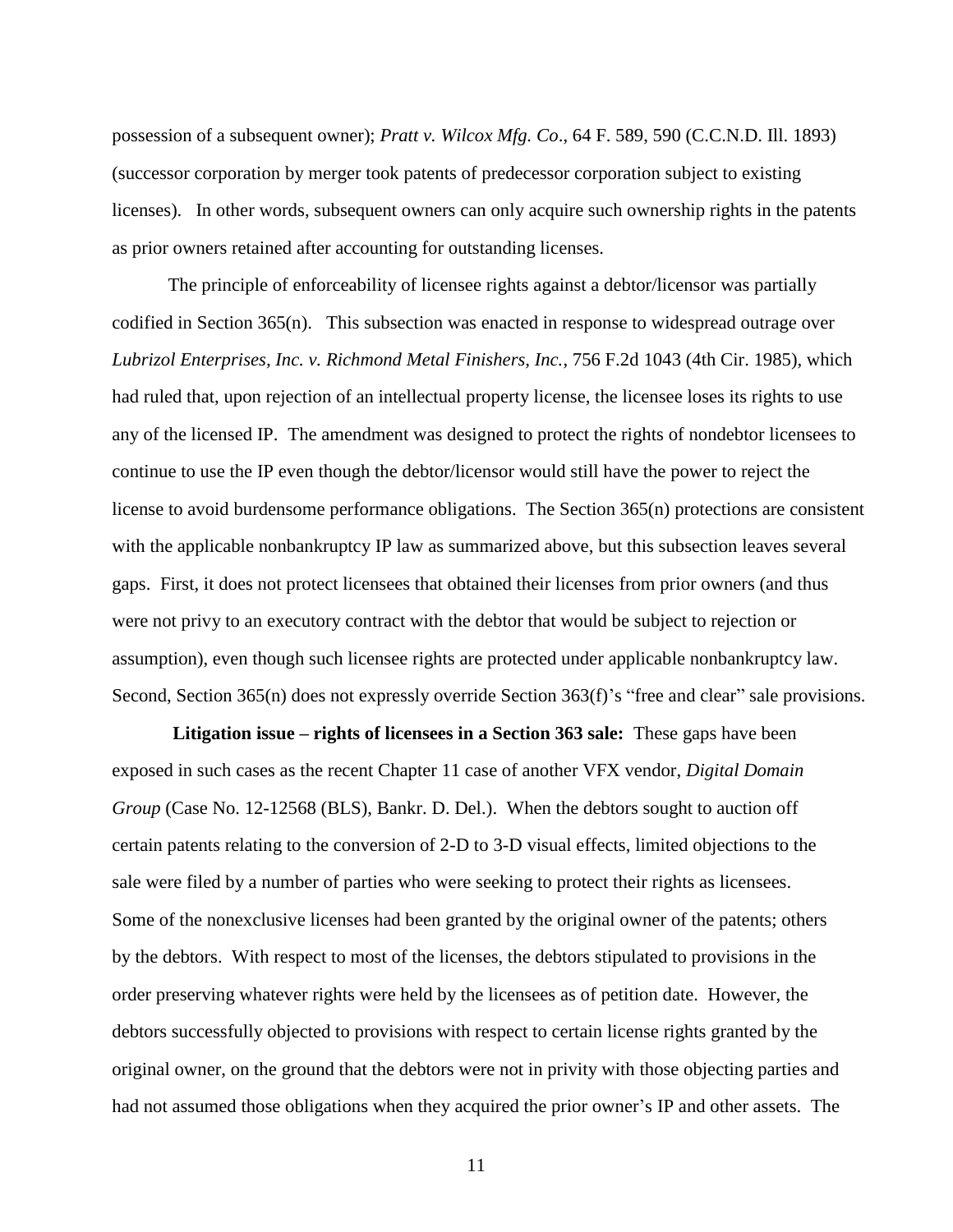bankruptcy court noted the controversy, but did not expressly resolve the issue of whether Section 365(n) applied to licenses granted by prior owners, nor whether Section 365(n) rights prevail over Section 363(f). This matter is currently on appeal.

> **RECOMMENDATION:** Either Section 365(n) should be broadened to provide protection to licensees holding licenses granted by prior owners OR Section 363(f) should be modified to provide that sales may be free and clear of claims, liens, and interests, *other than* pre-existing IP licenses, to the extent that such licenses were enforceable prepetition, OR both. This protection should be automatic, without the need for filing objections or including specific language in the order. Whether any such licenses exist and the extent to which they are enforceable against a buyer in a bankruptcy sale (or the reorganized debtor) would not have to be determined by the bankruptcy court, but rather would be left to a postbankruptcy determination under applicable nonbankruptcy law in a nonbankruptcy forum.

# 5. **The adequate protection question: can nondebtor parties obtain specific performance to protect IP assets and knowhow pending assumption or rejection of IP licenses?**

Section 365(n)(4) provides authority for the nondebtor *licensee* to seek specific enforcement by a debtor/licensor during the case, while the assumption/rejection decision is still pending. However, Section 365 does not contain any counterpart that would authorize a nondebtor *licensor* to obtain specific performance during the case. Difficult problems can arise particularly in the context of development-stage companies, where the sponsor providing the money has often cross-licensed patents and trade secrets that are being used in research. In many development-stage companies, the real value lies in the knowhow of the human capital, as research to develop products or innovations may be in progress without having reached the patent application stage.

The biotech arena creates some special additional challenges: live laboratory animals and organic materials that literally embody the research, such as "knockout" mice genetically bred with specific genes deactivated or omitted, may be at risk of total loss (*i.e.*, death), if a landlord locks out the debtor, all the employees quit, or the utilities are cut off. If the debtor lacks access to cash or other resources necessary to protect the IP assets, then the courts should be responsive to the license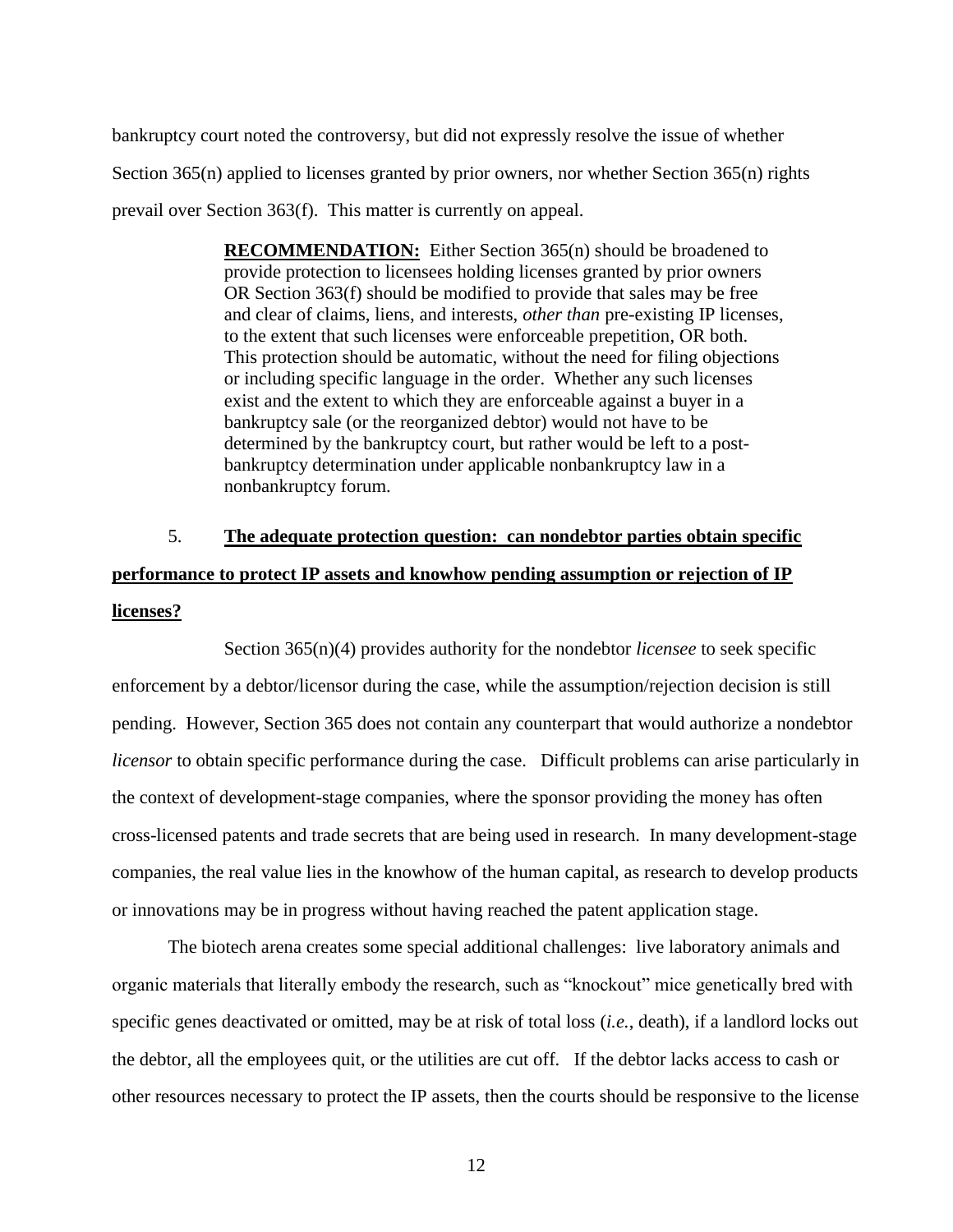counterparty"s efforts to preserve the value of the research by taking it into protective custody or other means. While the courts can, in theory, fashion such remedies as they deem appropriate to preserve the value of the estate, express authority of some type should be included in Section 365 for the period prior to the assumption/ rejection decision.

> **RECOMMENDATION:** If the debtor cannot provide adequate protection in the interim, pending the final decision whether to assume or reject, Section 365 should expressly authorize the court to transfer IP assets, trade secrets, lab mice, etc., to the temporary custody and control of the nondebtor party to an IP license, to preserve their value and avoid unnecessary waste, without prejudice to debtor"s ultimate rights in the IP.

## 6. **The "cure" and "adequate assurances" question: should bankruptcy courts retain jurisdiction over installment cure payments?**

Nondebtor/licensors may be willing to go along with a debtor/licensee"s assignment of its rights to a purchaser in bankruptcy. They might be more willing to do so – *and* even to agree to installment or deferred payment of cure amounts – if they know they can have prompt and inexpensive access to the bankruptcy court to resolve post-assignment disputes that sometimes develop shortly after the entry of the assignment or sale order. For example, the software licensor that threatened to hold up the asset sale in the *Rhythm and Hues* Chapter 11 case if all payments (not just past due ones) were not paid at closing made this demand because the *Digital Domain* buyer had tried to renege on the first post-closing cure payment it was supposed to have made to the licensor. The Canadian licensor belatedly realized that it had no ready way to enforce the cure payment obligations against the Indian buyer, because the Delaware bankruptcy court had not retained jurisdiction over the buyer. This history explained why the licensor was so unyielding in the subsequent *Rhythm and Hues* case. The need to be able to enforce installment cure payment obligations is not unique to IP licenses, but IP licensors *are* uniquely positioned to insist upon cash at closing if they are not satisfied of their ability to obtain quick enforcement.

> **RECOMMENDATION:** Section 363 sales may be facilitated by a limited retention of jurisdiction over cure payment obligations, as licensors and other